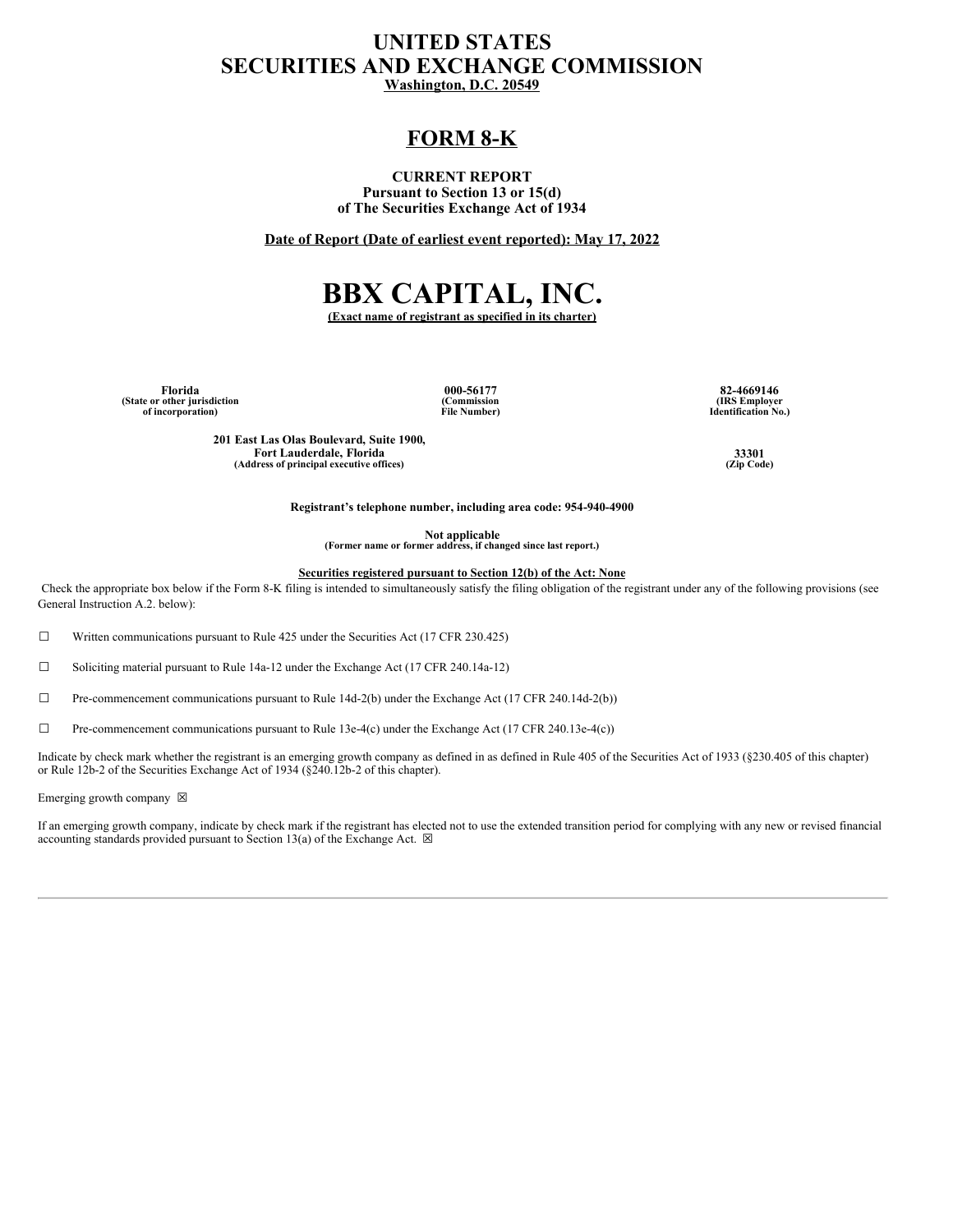#### Item 5.02 Departure of Directors or Certain Officers; Election of Directors; Appointment of Certain Officers; Compensatory **Arrangements of Certain Officers.**

The information set forth under, or incorporated by reference into, Item 5.07 below relating to the Amendment (as defined below) to the BBX Capital, Inc. 2021 Incentive Plan is incorporated into this Item 5.02 by reference.

#### **Item 5.07 Submission of Matters to a Vote of Security Holders.**

The 2022 Annual Meeting of Shareholders (the "Annual Meeting") of BBX Capital, Inc. (the "Company") was held on May 17, 2022. At the Annual Meeting, the Company's shareholders approved (i) the election of the twelve director candidates nominated for election by the Company's Board of Directors, each for a term expiring at the Company's 2023 Annual Meeting of Shareholders, and (ii) an amendment (the "Amendment") to the BBX Capital, Inc. 2021 Incentive Plan (the "Plan") to increase the number of shares of the Company's Class A Common Stock available for grant under the Plan from 900,000 shares to 1,700,000 shares, resulting in an increase in the total number of shares of the Company's Class A Common Stock and Class B Common Stock available for grant under the Plan from 1,200,000 shares to 2,000,000 shares. Pursuant to the Company's Articles of Incorporation, holders of the Company's Class A Common Stock and Class B Common Stock were entitled to one vote per share and 11.34 votes per share, respectively, on each matter presented at the Annual Meeting. A summary of the voting results, as certified by the Inspector of Election for the Annual Meeting, Laurel Hill Advisory Group, LLC, is set forth below. A summary of the voting results, as certified by the Inspector of Election for the Annual Meeting, Laurel Hill Advisory Group, LLC, is set forth below.

#### **Proposal 1: Election of Directors**

|                         | <b>Broker</b> |              |              |  |  |
|-------------------------|---------------|--------------|--------------|--|--|
|                         | <b>Votes</b>  | <b>Votes</b> | Non-         |  |  |
| <b>Director Nominee</b> | For           | Withheld     | <b>Votes</b> |  |  |
| Alan B. Levan           | 47.233.527    | 491.780      |              |  |  |
| John E. Abdo            | 47.233.413    | 491.894      |              |  |  |
| Jarett S. Levan         | 47,250,802    | 474,505      |              |  |  |
| Seth M. Wise            | 47.243.357    | 481.950      |              |  |  |
| Marcia Barry-Smith      | 47.266.921    | 458,386      |              |  |  |
| Norman H. Becker        | 47,232,431    | 492.876      |              |  |  |
| Andrew R. Cagnetta, Jr. | 47.256.026    | 469,281      |              |  |  |
| Steven M. Coldren       | 47,151,819    | 573,488      |              |  |  |
| Gregory A. Haile        | 47.252.008    | 473.299      |              |  |  |
| Willis N. Holcombe      | 47,160,314    | 564,993      |              |  |  |
| Anthony P. Segreto      | 47,241,394    | 483.913      |              |  |  |
| Neil Sterling           | 47,162,889    | 562,418      |              |  |  |

#### **Proposal 2: Approval of the Amendment to the BBX Capital, Inc. 2021 Incentive Plan**

| $\mathrm{V}$ <sub>otes</sub> | <sup>7</sup> otes |             | Broker    |
|------------------------------|-------------------|-------------|-----------|
| For                          | Against           | Abstentions | Non-Votes |
| .799.020<br>46.              | 766.776           | 50.511      | -         |

A description of the Plan, as amended by the Amendment (including a description of the Plan Amendment), is set forth on pages 22 through 27 of the Company's Definitive Proxy Statement on Schedule 14A filed with the Securities and Exchange Commission on April 19, 2022 with respect to the Annual Meeting (the "Proxy Statement"), is filed as Exhibit 99.1 hereto, and is incorporated herein by reference. In addition, the full text of the Plan, as amended by the Amendment, is attached as Appendix A to the Proxy Statement, is filed as Exhibit 10.1 hereto, and is incorporated herein by reference.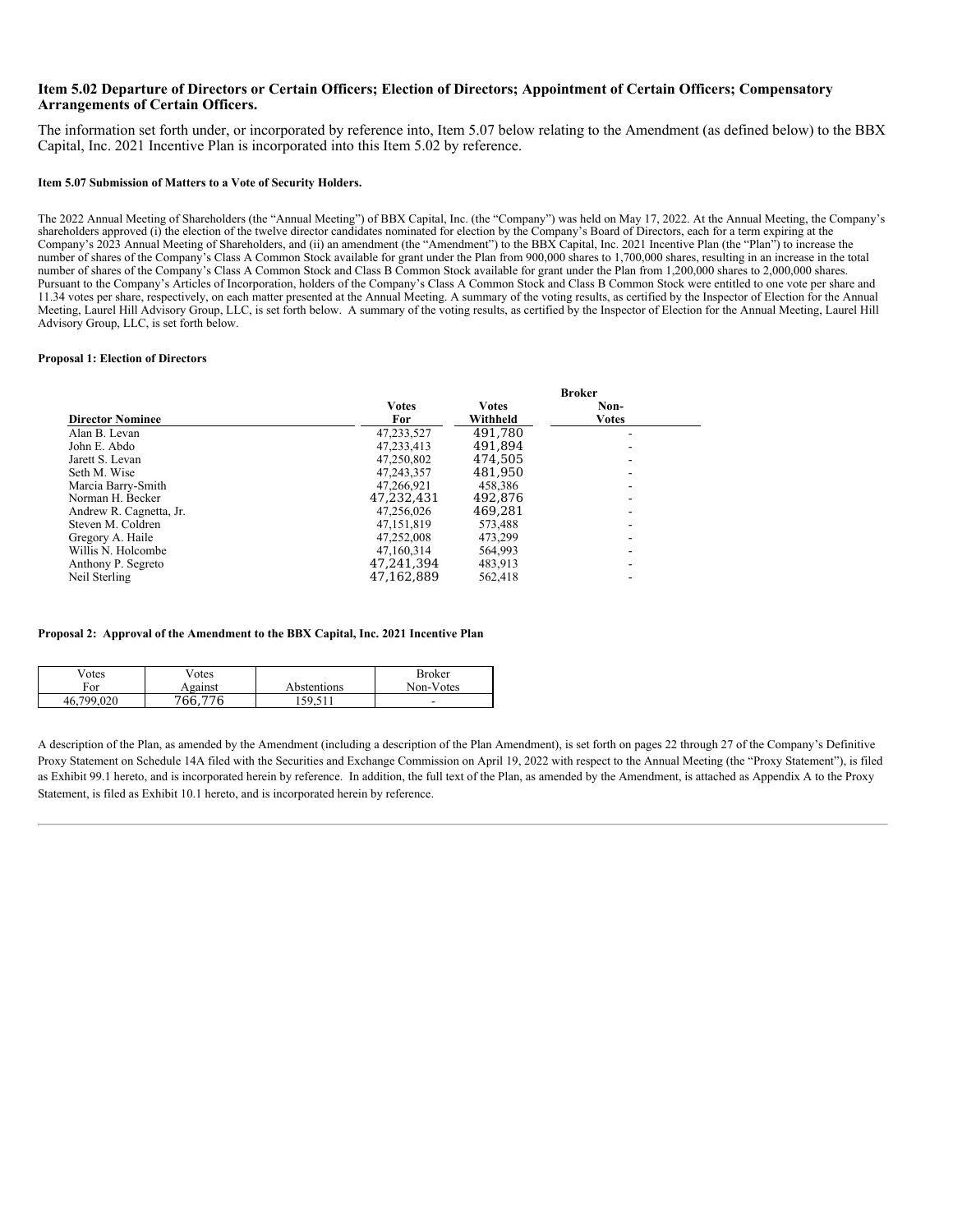## **Item 9.01. Financial Statements and Exhibits.**

d) Exhibits.

- [10.1](http://www.sec.gov/Archives/edgar/data/1814974/000138713122004932/bbx-def14a_041822.htm) BBX Capital, Inc. 2021 Incentive Plan, as Amended (incorporated by reference to Appendix A to the Company's Definitive Proxy Statement on Schedule 14A, filed with the Securities and Exchange Commission on April 19, 2022)
- [99.1](http://www.sec.gov/Archives/edgar/data/1814974/000138713122004932/bbx-def14a_041822.htm) Description of the BBX Capital, Inc. 2021 Incentive Plan, as Amended (incorporated by reference to pages 22 through 27 of the Company's Definitive Proxy Statement on Schedule 14A, filed with the Securities and Exchange Commission on April 19, 2022)